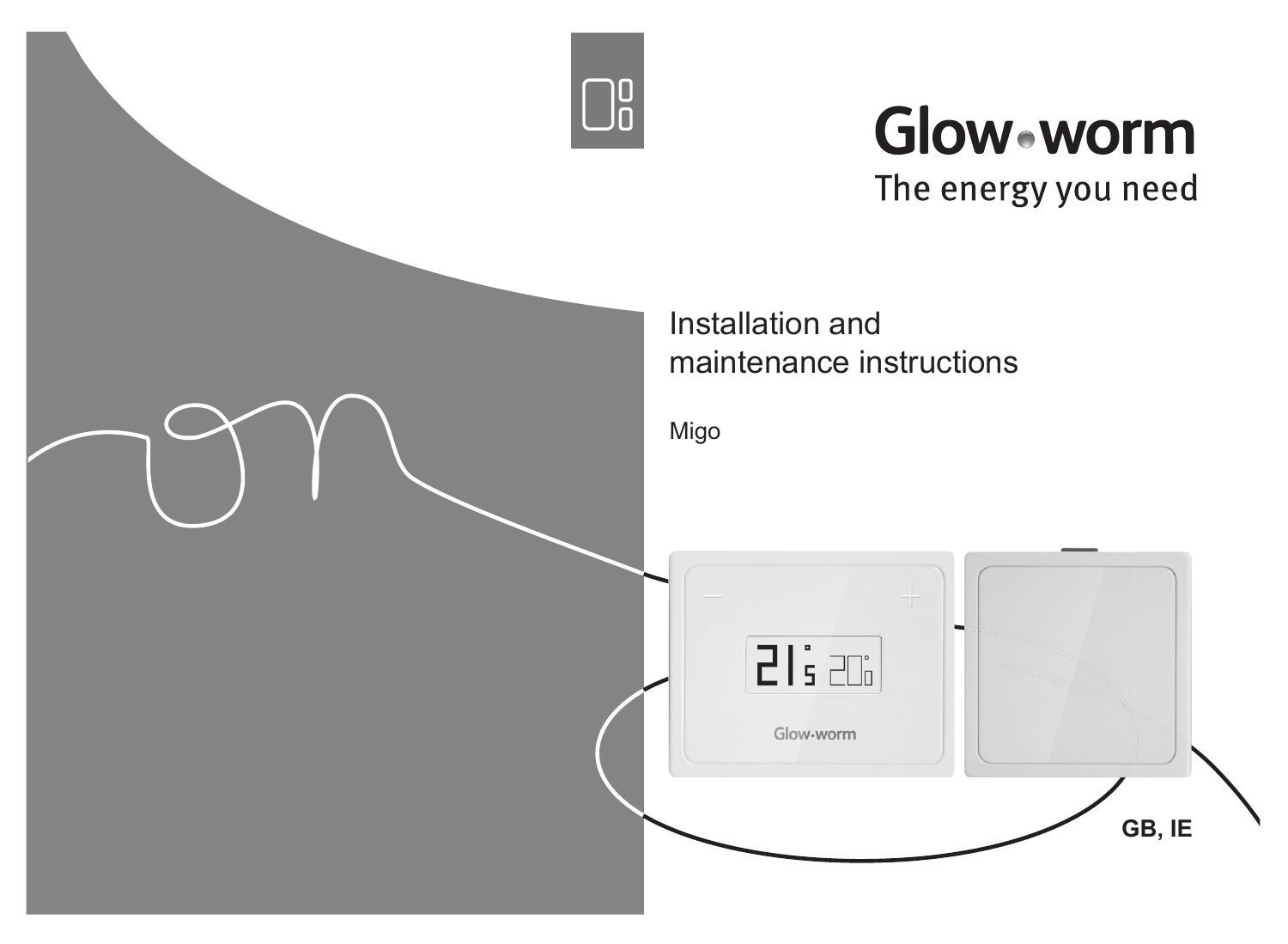### **Contents**

| <b>Contents</b> |                                                 |    |
|-----------------|-------------------------------------------------|----|
| 1               |                                                 | 3  |
| 1.1             |                                                 | 3  |
| 1.2             | Risk caused by inadequate qualifications        | 3  |
| 1.3             |                                                 | 3  |
| 1.4             |                                                 | 4  |
| 1.5             |                                                 | 5  |
| 1.6             | Regulations (directives, laws, standards)       | 5  |
| 2               | Notes on the documentation                      | 6  |
| 2.1             | Observing other applicable documents            | 6  |
| 2.2             |                                                 | 6  |
| 2.3             |                                                 | 6  |
| 3               |                                                 | 6  |
| 3.1             |                                                 | 6  |
| 3.2             | Information on the identification plate         | 7  |
| 3.3             |                                                 | 7  |
| 4               |                                                 | 7  |
| 4.1             |                                                 | 7  |
| 4.2             |                                                 | 8  |
| 4.3             | Observing the requirements for the installation |    |
|                 |                                                 | 8  |
| 4.4             | Installing the communication unit               | 8  |
| 4.5             |                                                 | 10 |
| 5               | Carrying out the electrical installation        | 12 |

| 6   |                                              | 13 |
|-----|----------------------------------------------|----|
| 7   |                                              | 13 |
| 7.1 | Handing the product over to the operator     | 13 |
| 8   |                                              | 13 |
| 9   |                                              | 14 |
| 9.1 |                                              | 14 |
| 10  |                                              | 14 |
| 11  |                                              | 14 |
|     |                                              |    |
| А   |                                              | 15 |
| в   |                                              | 15 |
| B.1 |                                              | 15 |
| B.2 | Technical data – Communication unit          | 16 |
| B.3 | Product data in accordance with EU Ordinance |    |
|     |                                              | 17 |
| B.4 |                                              | 18 |
| C   |                                              | 18 |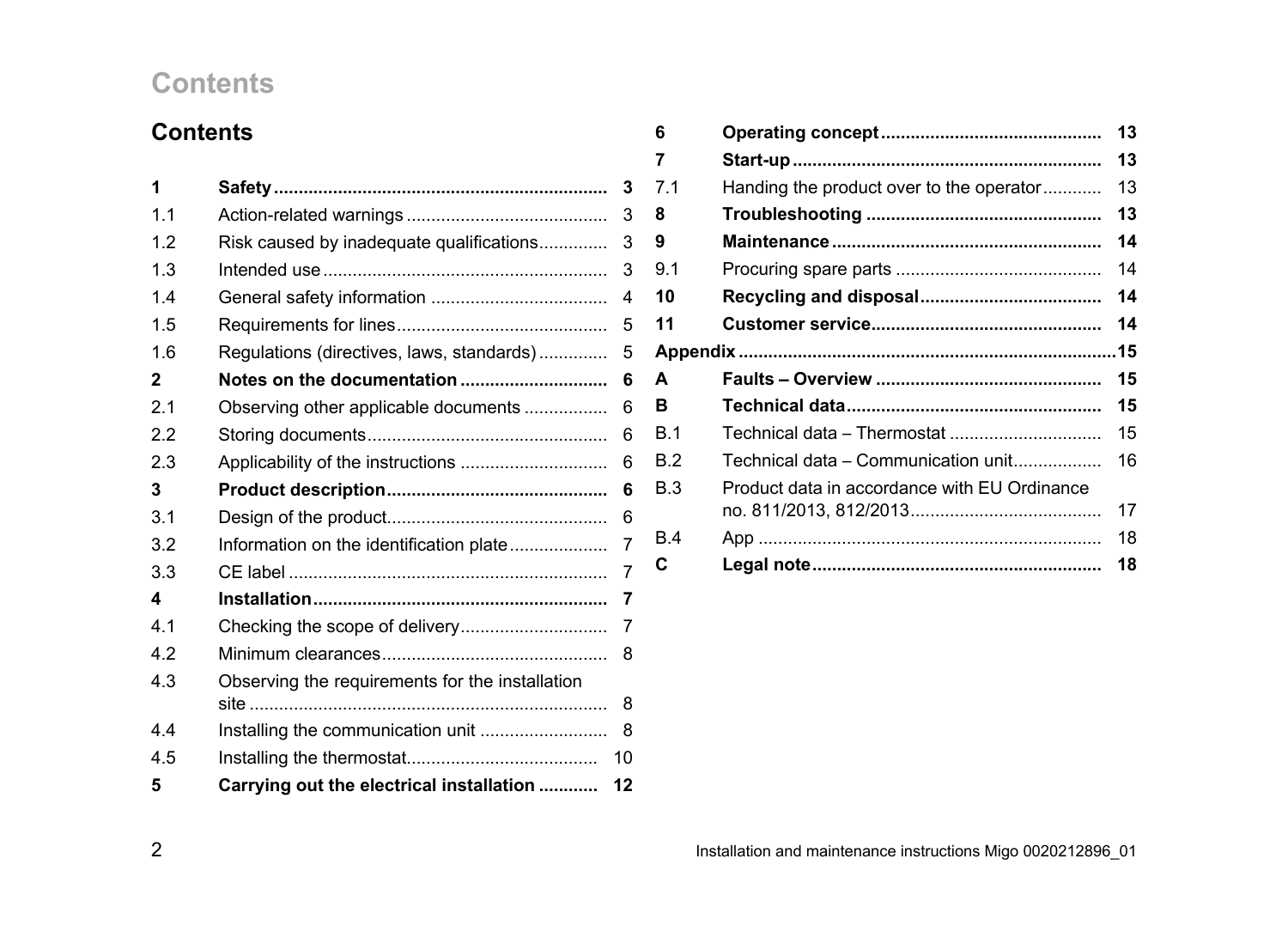**Safety 1**

### **1 Safety**

### **1.1 Action-related warnings**

### **Classification of action-related warnings**

The action-related warnings are classified in accordance with the severity of the possible danger using the following warning signs and signal words:

### **Warning symbols and signal words**



### **Danger!**

Imminent danger to life or risk of severe personal injury



### **Danger!**

Risk of death from electric shock



### **Warning.**

Risk of minor personal injury



### **Caution.**

Risk of material or environmental damage

### **1.2 Risk caused by inadequate qualifications**

Assembly and disassembly, installation, startup, maintenance, repairs and decommissioning must only be carried out by a competent person who is sufficiently qualified to observe all of the instructions that come with the product, to proceed in accordance with the current state of the art, and to comply with all applicable directives, standards, laws and other regulations.

### **1.3 Intended use**

In the event of inappropriate or improper use, damage to the product and other property may arise.

The Glow-worm Migo controller controls a heating installation with a Glow-worm boiler with eBUS interface in a way that is weathercontrolled and time-dependent.

In addition, the hot water generation from a connected domestic hot water cylinder can be controlled.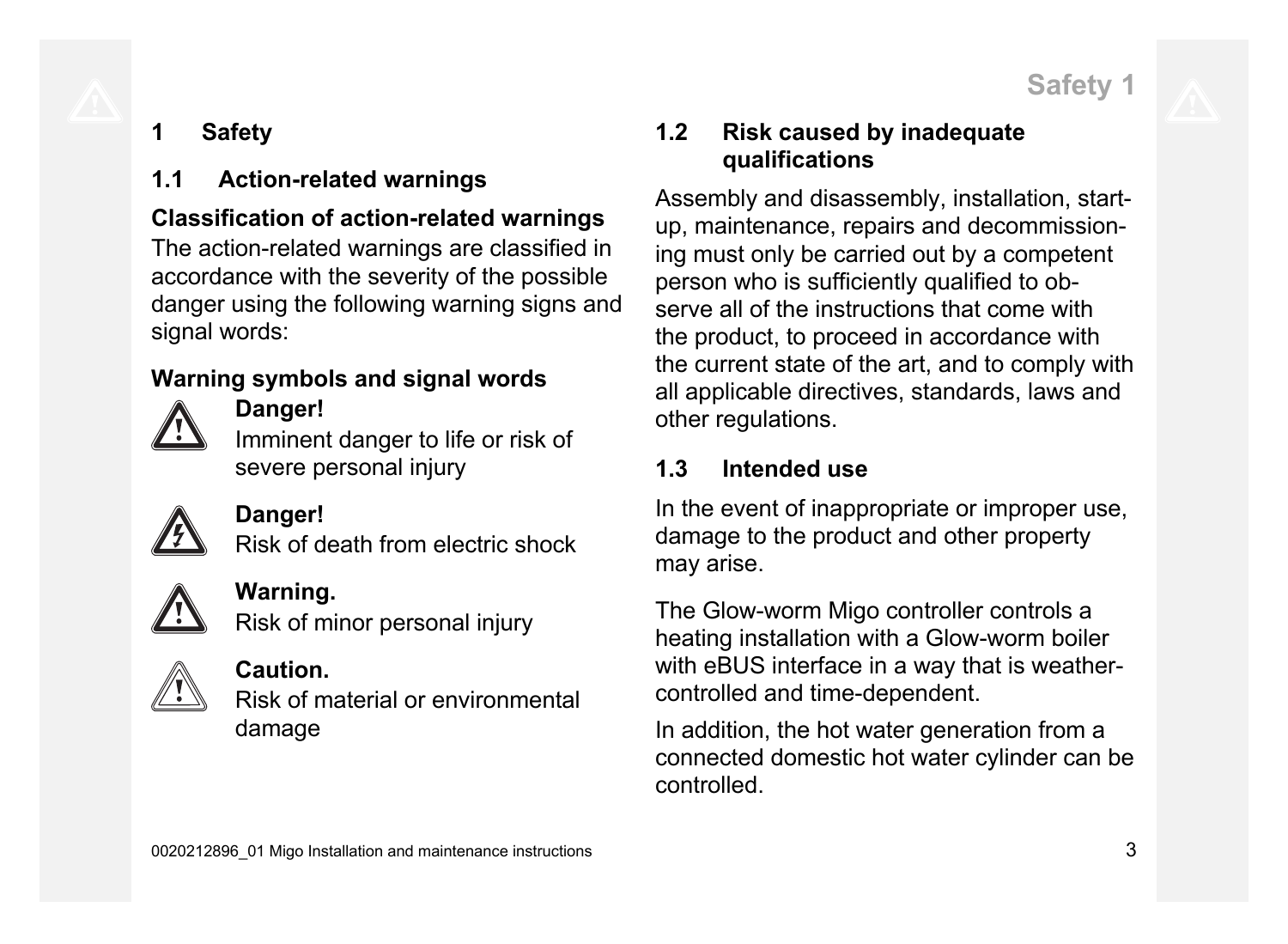## **1 Safety**

Operation is permissible with the following components and accessories:

– Domestic hot water cylinder (conventional)

Intended use includes the following:

- observance of accompanying operating, installation and servicing instructions for the product and any other system components
- installing and fitting the product in accordance with the product and system approval
- compliance with all inspection and maintenance conditions listed in the instructions.

Intended use also covers installation in accordance with the IP class.

The use of the product in vehicles, such as camper vans and caravans, is not classed as intended use. Units that are not classed as vehicles are mobile homes or those that are installed in a fixed and permanent location (known as "fixed installation").

Any other use that is not specified in these instructions, or use beyond that specified in this document shall be considered improper use. Any direct commercial or industrial use is also deemed to be improper.

### **Caution.**

Improper use of any kind is prohibited.

### **1.4 General safety information**

### **1.4.1 Risk of death from contaminated drinking water**

 $\triangleright$  Inform the operator about the measures for protecting against legionella in the drinking water installation

### **1.4.2 Danger due to malfunctions**

- $\triangleright$  Ensure that the heating system is in a technically perfect condition.
- $\triangleright$  Ensure that no safety or monitoring devices have been removed, bridged or disabled.
- $\blacktriangleright$  Immediately rectify any faults and damage that may affect safety.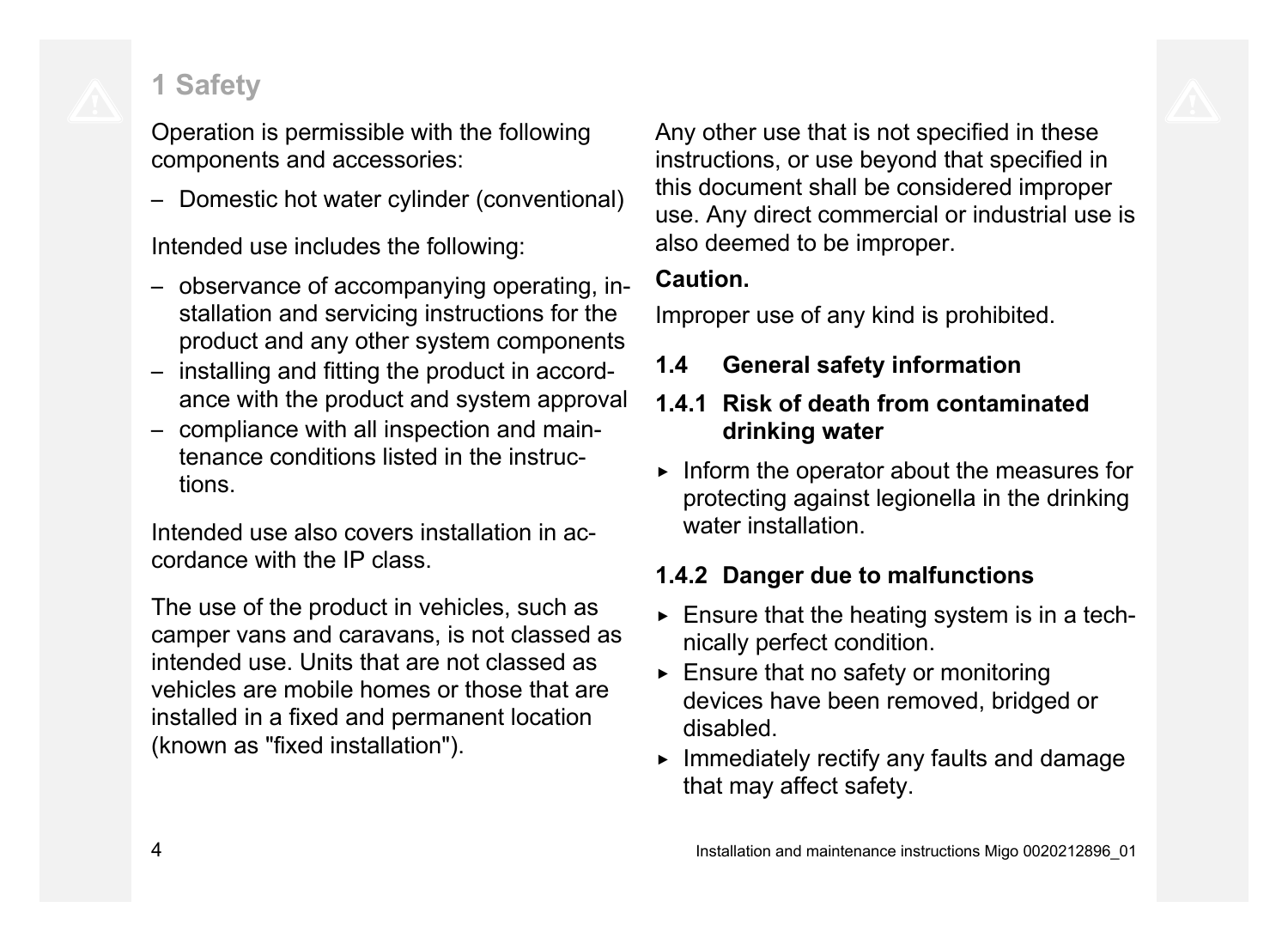- $\triangleright$  Install the controller in a location where it is not covered by furniture, curtains, or other objects.
- $\triangleright$  Inform the operator that all the radiator valves in the room where the thermostat is installed must be fully open.

### **1.4.3 Risk of material damage caused by an unsuitable installation room**

If you are installing the controller in a moist environment, the electronics may be damaged by moisture.

 $\triangleright$  The controller should only be installed in dry rooms.

### **1.4.4 Risk of material damage caused by using an unsuitable tool**

 $\triangleright$  Use the correct tool to tighten or loosen screw connections.

### **1.5 Requirements for lines**

 $\triangleright$  Use standard commercial lines for the wiring.

#### **Minimum cross-section**

– Bus line (extra-low voltage): ≥ 0.75 mm²

### **Maximum line length**

– Bus lines: ≤ 125 m

### **1.6 Regulations (directives, laws, standards)**

 $\triangleright$  Observe the national regulations, standards, guidelines and laws.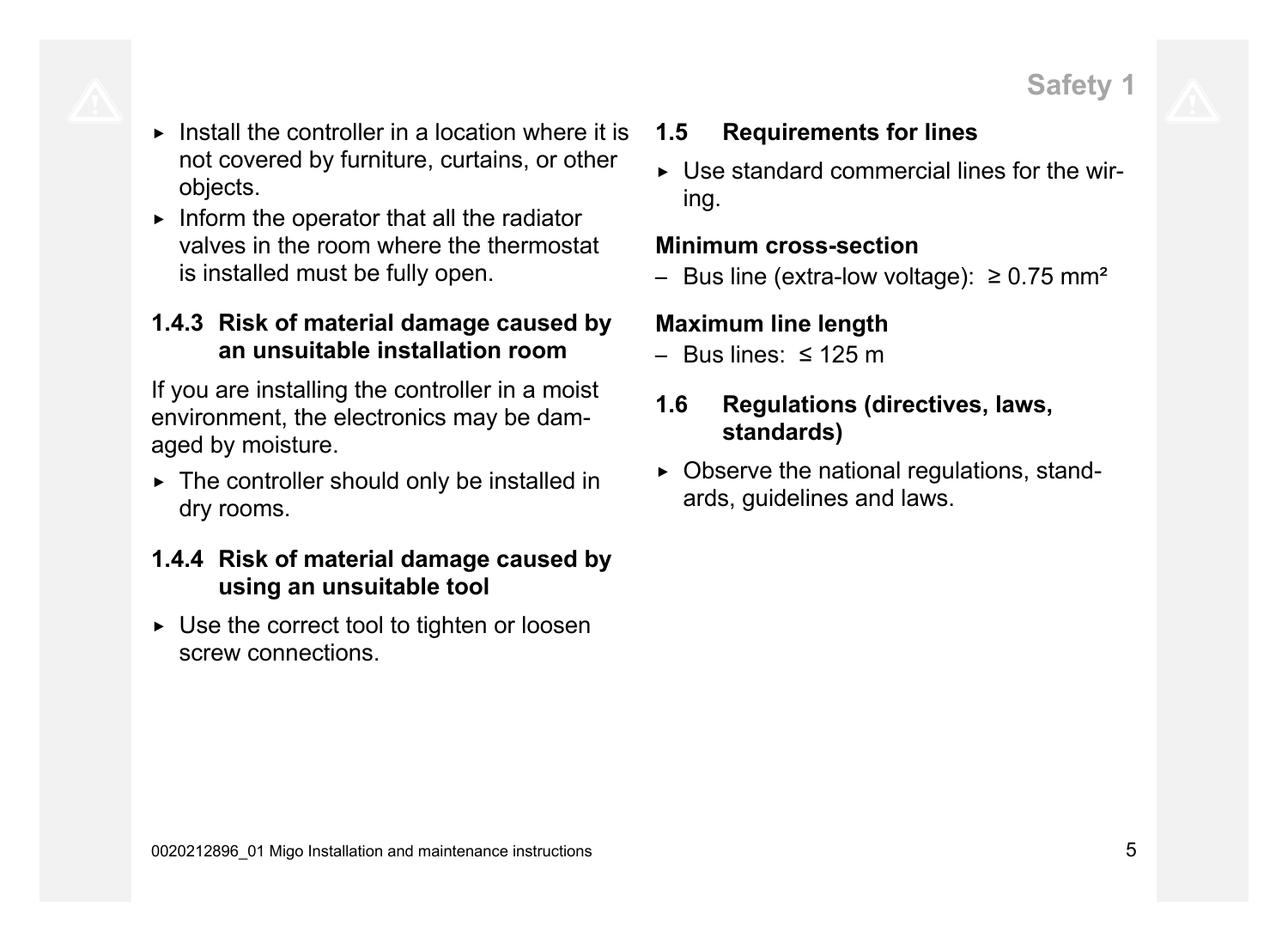### **2 Notes on the documentation**

### **2 Notes on the documentation**

#### **2.1 Observing other applicable documents**

▶ You must observe all the operating and installation instructions included with the system components.

#### **2.2 Storing documents**

▶ Pass these instructions and all other applicable documents on to the system operator.

#### **2.3 Applicability of the instructions**

These instructions apply for the following only:

| <b>Description</b> | <b>Article number</b> |
|--------------------|-----------------------|
| Migo               | 0020197229            |

#### **3 Product description**

**3.1 Design of the product**



- $1 \square$  and  $\square$  buttons
- 2 Small wall socket: Thermostat
- 3 Wall socket: Communication unit
- 4 Bluetooth button/comfort protection mode button
- 5 Status LED
- 6 Communication unit
- 7 Display
- 8 Thermostat
- 9 Product stand
- 10 Large wall socket: Thermostat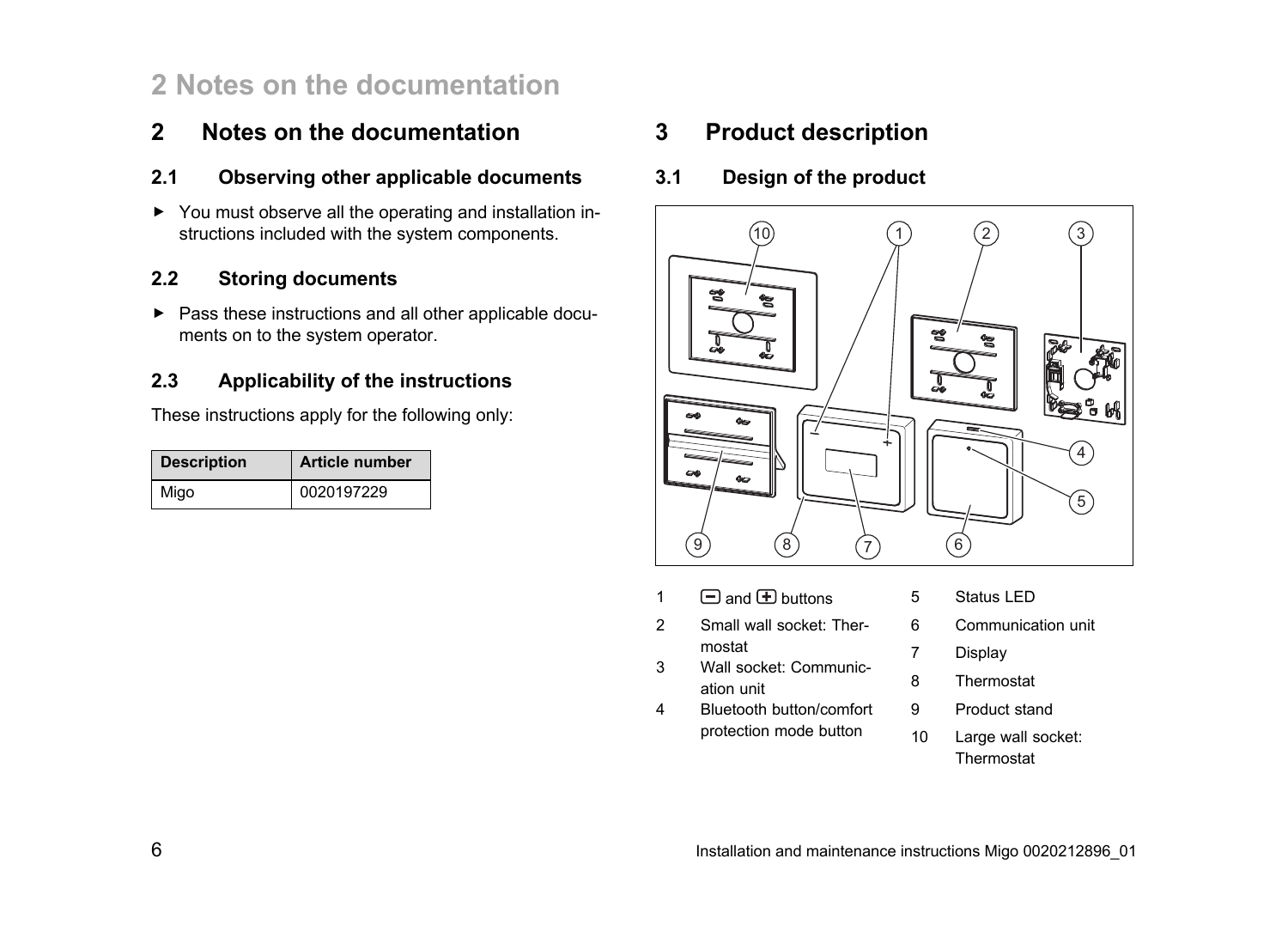#### **3.2 Information on the identification plate**

The identification plate is mounted on the rear of the communication unit and the thermostat in the factory.

| Information on the   | <b>Meaning</b>                                                                                                                                    |
|----------------------|---------------------------------------------------------------------------------------------------------------------------------------------------|
| identification plate |                                                                                                                                                   |
|                      | Barcode with serial number (on the<br>communication unit only),<br>7th to 16th digit = product article number<br>(on the communication unit only) |
|                      | $\rightarrow$ "CE label" section                                                                                                                  |
| Migo                 | Product description                                                                                                                               |
| V mA                 | Operating voltage and current consump-<br>tion                                                                                                    |
|                      | $\rightarrow$ "Recycling and disposal" section                                                                                                    |

#### **3.3 CE label**

 $\epsilon$ The CE label shows that the products comply with the basic requirements of the applicable directives as stated on the identification plate.

The declaration of conformity can be viewed at the manufacturer's site.

The manufacturer hereby declares that the type of radio equipment used in the product complies with directive 2014/53/EU. The complete text of the EU declaration of conformity can be viewed at the manufacturer's site.

### **4 Installation**

#### **4.1 Checking the scope of delivery**

 $\blacktriangleright$  Check that the scope of delivery is complete.

#### **4.1.1 Scope of delivery**

| <b>Number</b> | <b>Description</b>                       |
|---------------|------------------------------------------|
|               | Thermostat                               |
|               | Communication unit                       |
|               | Product stand for thermostat             |
|               | Small wall socket for thermostat         |
|               | Large wall socket for thermostat         |
|               | Wall socket for communication unit       |
|               | Power supply unit for communication unit |
| 3             | Batteries for the thermostat             |
|               | Enclosed documentation                   |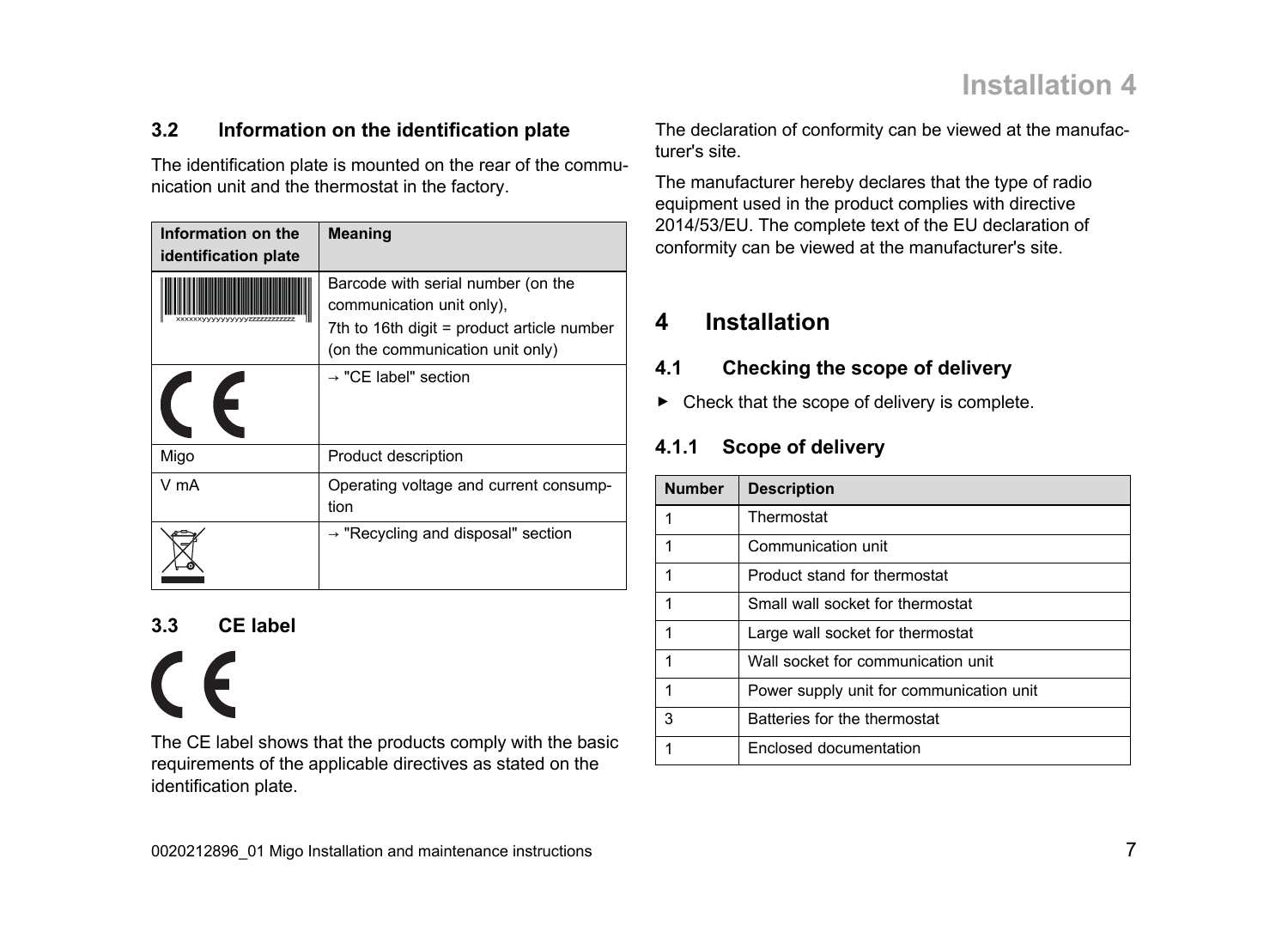### **4 Installation**

| <b>Number</b> | <b>Description</b>           |
|---------------|------------------------------|
|               | Enclosed fastening material: |
|               | 4 x rawl plugs               |
|               | 4 x screws                   |

#### **4.2 Minimum clearances**



#### **4.3 Observing the requirements for the installation site**

#### **Communication unit**

- ▶ Install the communication unit at a suitable position on the wall so that the WLAN RF connection and the RF connection to the thermostat are guaranteed.
- ▶ Install the communication unit close to a plug socket for the power supply.
- $\blacktriangleright$  Position the communication unit in such a way that the communication unit can be connected to the boiler via an eBUS line.

#### **Thermostat**

- $\triangleright$  Choose a location for the thermostat that will allow an RF connection to be established with the communication unit.
- $\blacktriangleright$  Position the thermostat in such a way that the room temperature can be recorded without any problems. You must observe the minimum clearances for this  $(\rightarrow$  Page 8).
- **4.4 Installing the communication unit**
- **4.4.1 Installing the communication unit's wall socket**



- 1. Remove the wall socket from the rear of the communication unit.
- 2. Position the wall socket at a suitable location on the wall and take the cable duct for the eBUS line into consideration.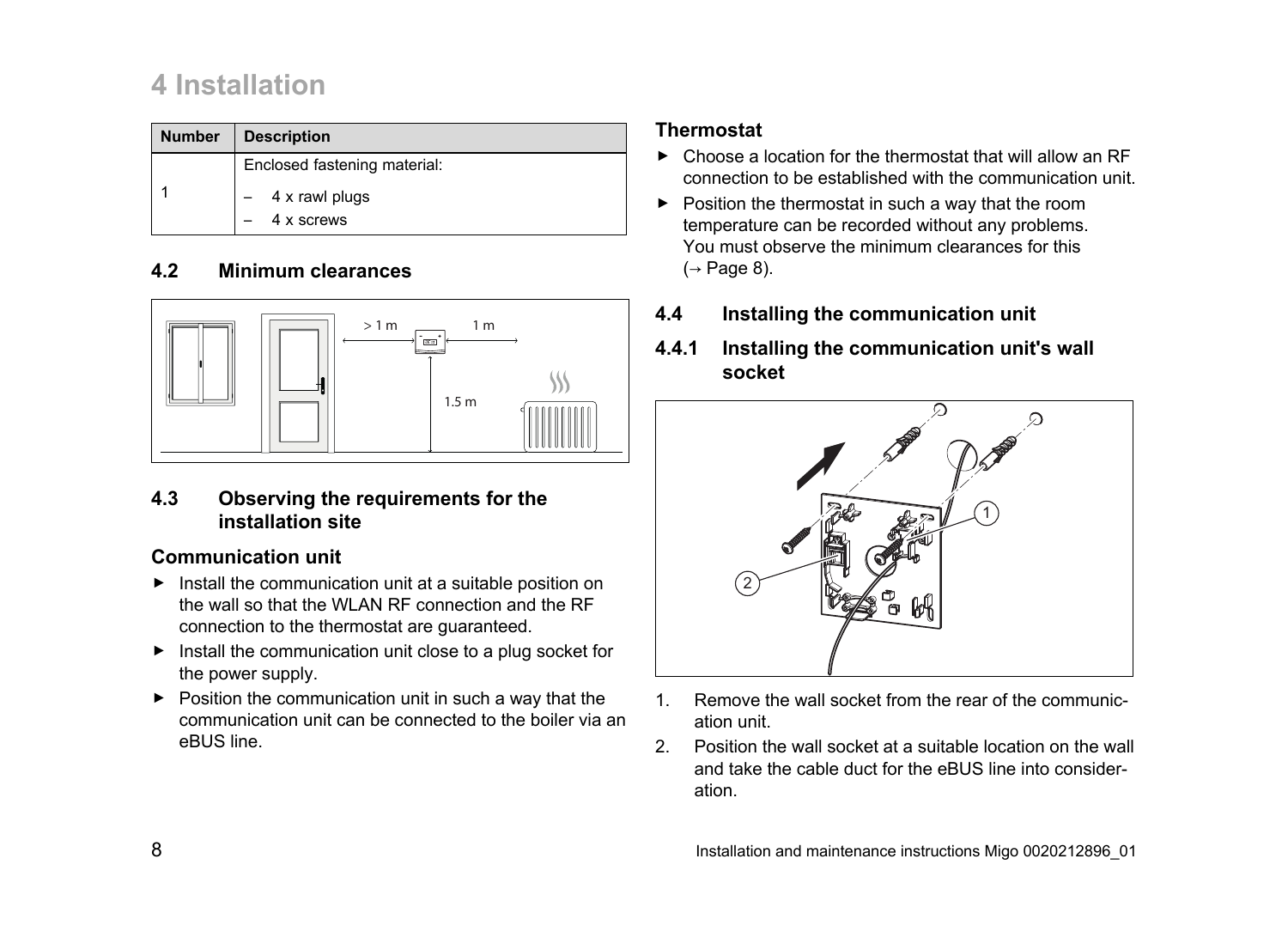- 3. If an eBUS line is fed out from the wall, guide the eBUS line through the cable duct for the wall socket. If no eBUS line is fed out from the wall, guide the eBUS line through the underside of the communication unit.
- 4. Mark the drill holes.
- 5. Drill two holes that have a diameter of 6 mm.
- 6. Insert the supplied rawl plugs into the holes.
- 7. Use the supplied screws to secure the wall socket to the wall.



8. When you route the line from the underside of the wall socket to the eBUS connector, use the strain relief **(3)**. The strain relief can be adjusted to fit different cable diameters (up to a maximum of 9 mm).

- 9. Connect the eBUS line to the terminals of the eBUS plug **(2)** on the wall socket ( $\rightarrow$  Page 12).
- 10. Plug the power supply unit bush into the mating connector **(1)** on the wall socket and route the cable through the strain relief **(4)**.
- **4.4.2 Placing the communication unit on the wall socket**



- 1. Carefully place the communication unit on the wall socket.
- 2. Carefully press the communication unit into the wall socket until the locking tabs on the communication unit are heard to click into place in the wall socket.
	- $\triangleleft$  The LED on the communication unit flashes blue.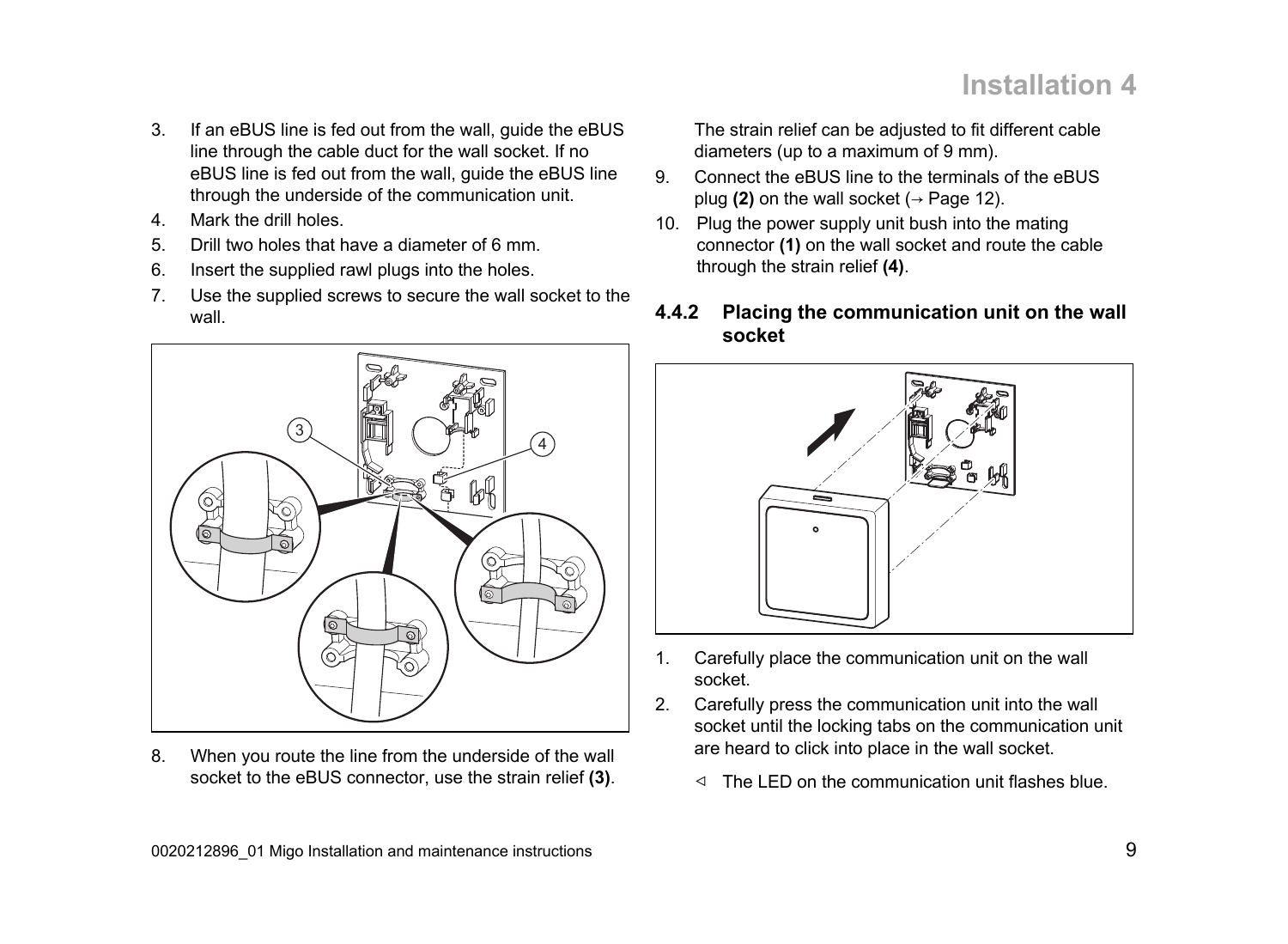### **4 Installation**

#### **4.5 Installing the thermostat**

You can mount the thermostat on the wall using the wall socket or you can fit the thermostat on the product stand.

#### **4.5.1 Installing the thermostat's wall socket**

#### **Preliminary work**

- 1. Before wall-mounting the thermostat, ensure that the RF connection between the thermostat and communication unit is guaranteed (see the following section).
- 2. If the RF connection is adversely affected by electrical equipment or buildings, choose a different installation site for the thermostat.



- 1. Remove the wall socket from the rear of the thermostat.
- 2. Position the wall socket at a suitable location on the wall. Observe the minimum clearances ( $\rightarrow$  Page 8).
- 3. Mark the drill holes.
- 4. Drill two holes that have a diameter of 6 mm.
- 5. Insert the supplied rawl plugs into the holes.
- 6. Use the supplied screws to secure one of the two wall sockets to the wall.
	- If a thermostat has already been installed at the installation site and the wall breakthrough is not covered by the small wall socket, use the large wall socket. Otherwise, use the small wall socket.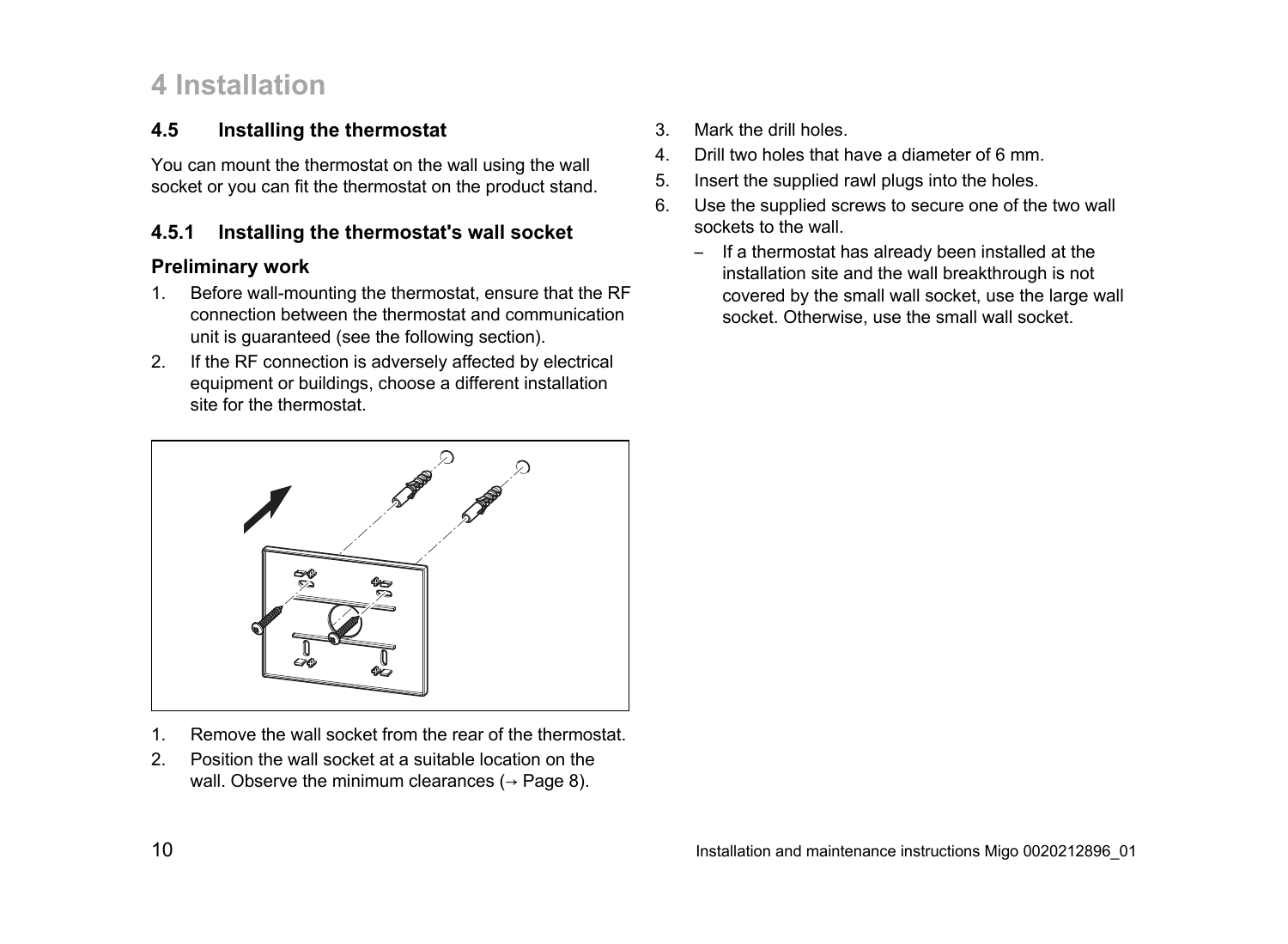#### **4.5.2 Placing the thermostat on the wall socket**



- 1. Insert batteries into the thermostat.
- 2. Carefully place the thermostat on the wall socket.
- 3. Carefully press the thermostat into the wall socket until the latching lugs on the wall socket audibly click into place in the thermostat.
- 4. Check the RF connection between the thermostat and communication unit (temperature indicator on the display; see operating instructions).
- 5. If necessary, reduce the distance between the thermostat and communication unit.
- **4.5.3 Placing the thermostat on the product stand**



- 1. Remove the wall socket from the rear of the thermostat.
- 2. Insert batteries into the thermostat.
- 3. Carefully place the thermostat on the product stand.
	- Define the installation angle for the thermostat by placing it on the product stand at a 180° rotation.
- 4. Carefully press the thermostat onto the product stand until the locking tabs on the product stand audibly click into the thermostat.
- 5. Check the RF connection between the thermostat and communication unit (temperature indicator on the display; see operating instructions).
- 6. If necessary, reduce the distance between the thermostat and communication unit.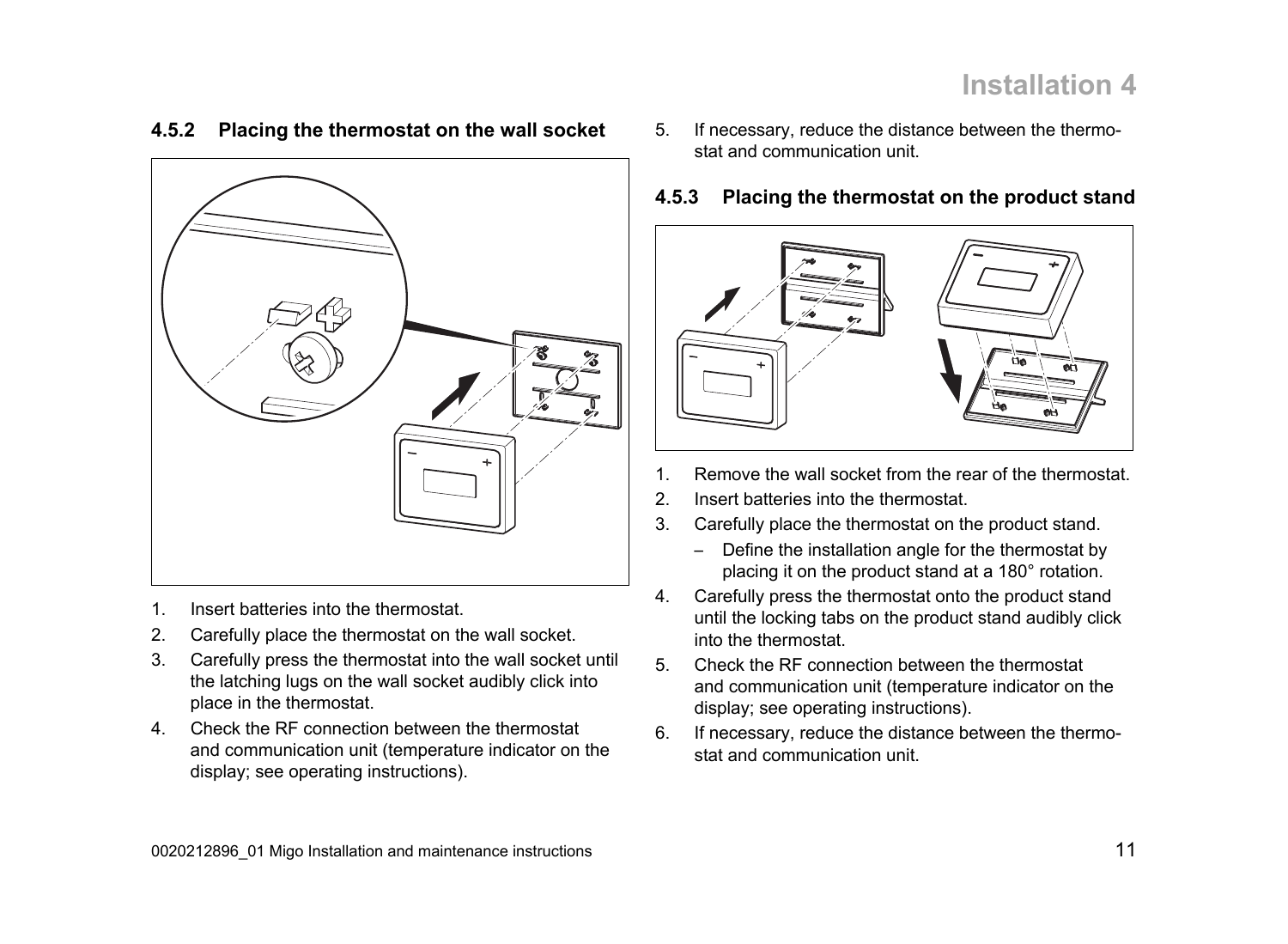### **5 Carrying out the electrical installation**

### **5 Carrying out the electrical installation**





#### **Danger!**

#### **Risk of death from live connections!**

When working in the electronics box of the boiler, there is a risk of death from electric shock. Continuous voltage is present on the mains connection terminals, even if the main switch is turned off.

 $\triangleright$  Switch the main switch off before working on the electronics box of the boiler.

- ▶ Disconnect the boiler from the power mains by disconnecting the mains plug or by de-energising the boiler via a partition with a contact opening of at least 3 mm (e. g. fuses or power switches).
- $\triangleright$  Secure the power supply against being switched on again.
- $\triangleright$  Open the electronics box only when the boiler is disconnected from the power supply.
- 1. Disconnect the power supply to the boiler.
- 2. Secure the power supply to the boiler against being switched back on again.
- 3. Connect the eBUS line to the terminals **(2)** of the pin header connector in the wall socket of the communication unit.
	- The polarity of the eBUS line is not relevant. If the eBUS line connections are switched, this does not impair communication.
- 4. Connect the eBUS line to the terminal block of the boiler **(1)**, as described in the instructions for the boiler.

**Conditions**: The boiler that is to be connected has a terminal "24 V = RT".

▶ Make sure that the bridge is installed between the "24 V = RT" terminals.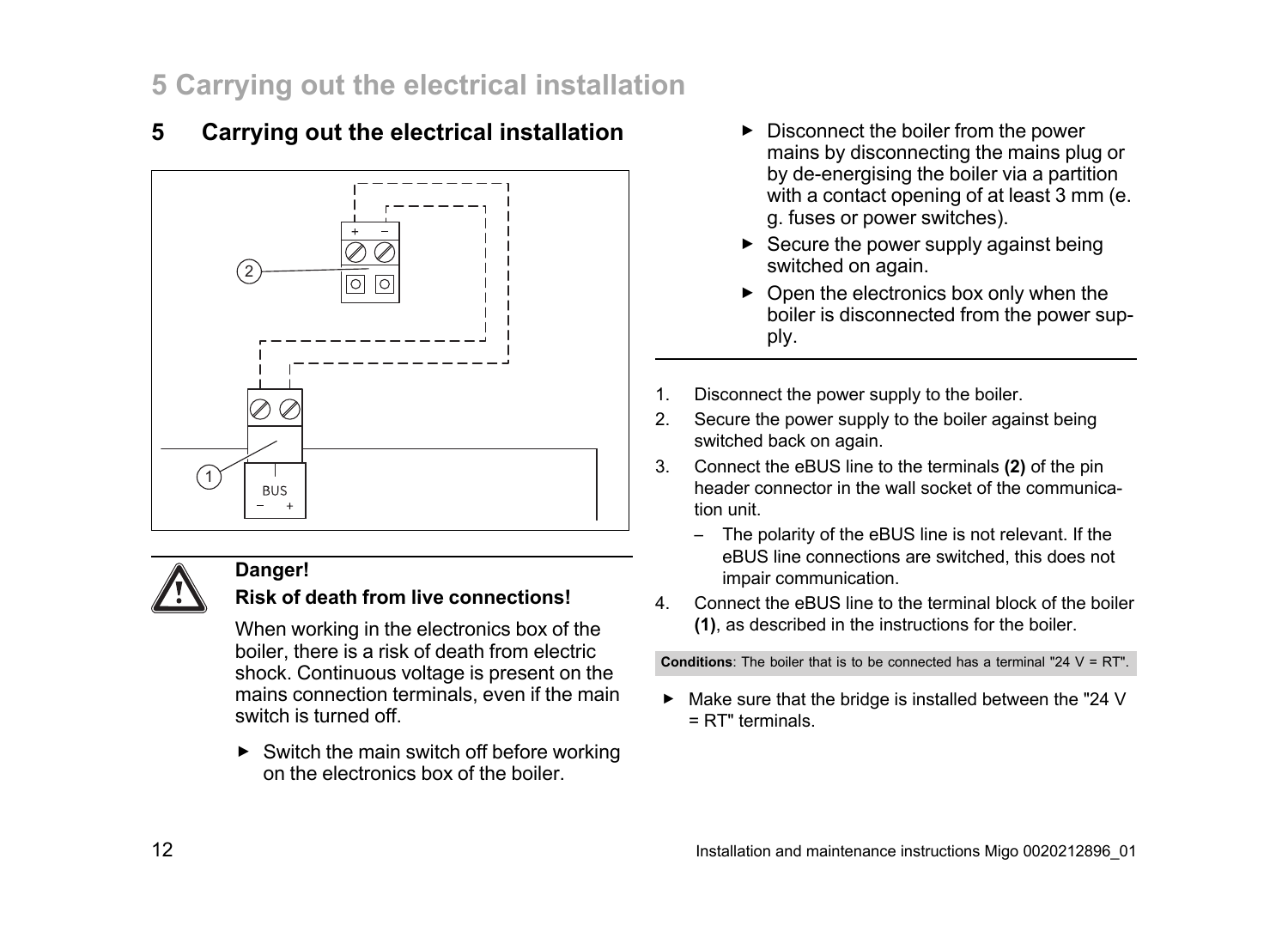## **Operating concept 6**

**Conditions**: The boiler that is to be connected has a terminal "3 4 5".

▶ Make sure that the bridge is installed between terminals 3 and 4.

### **6 Operating concept**

The operating instructions describe the operating concept and how to operate product.

#### **7 Start-up**

#### **7.1 Handing the product over to the operator**

- 1. Inform the operator how to handle the product. Answer any questions the operator may have.
- 2. Draw special attention to the safety instructions which the operator must follow.
- 3. To protect persons against scalding, inform the operator as follows:
	- Is a cold water mixing valve integrated as protection against scalding?
- 4. To prevent malfunctions, inform the operator of the following regulations:
	- The heating installation must only be operated if it is in a perfect technical condition.
	- Safety and monitoring equipment must never be removed, bridged or disabled.
- Faults and damage that adversely affect safety must be eliminated immediately by a competent person.
- The controller must not be covered by furniture, curtains or other objects.
- All radiator valves in the room in which the thermostat is installed must be fully open.
- 5. Inform the operator that, in their absence during a frost period, the heating installation must be left in operation and the rooms must be set at a sufficient temperature in order to prevent frost damage.
- 6. Pass all of the instructions and documentation for the product to the operator for safe-keeping.
- 7. Tell the operator the article number of the product.
- 8. If the operator is using underfloor heating, set the maximum target flow temperature on the boiler.

### **8 Troubleshooting**

If a fault occurs, the thermostat display shows a symbol.

- $\triangleright$  Use the table in the appendix to rectify the fault. Faults – Overview ( $\rightarrow$  Page 15)
- ▶ If you are unable to rectify the fault, contact Customer Service.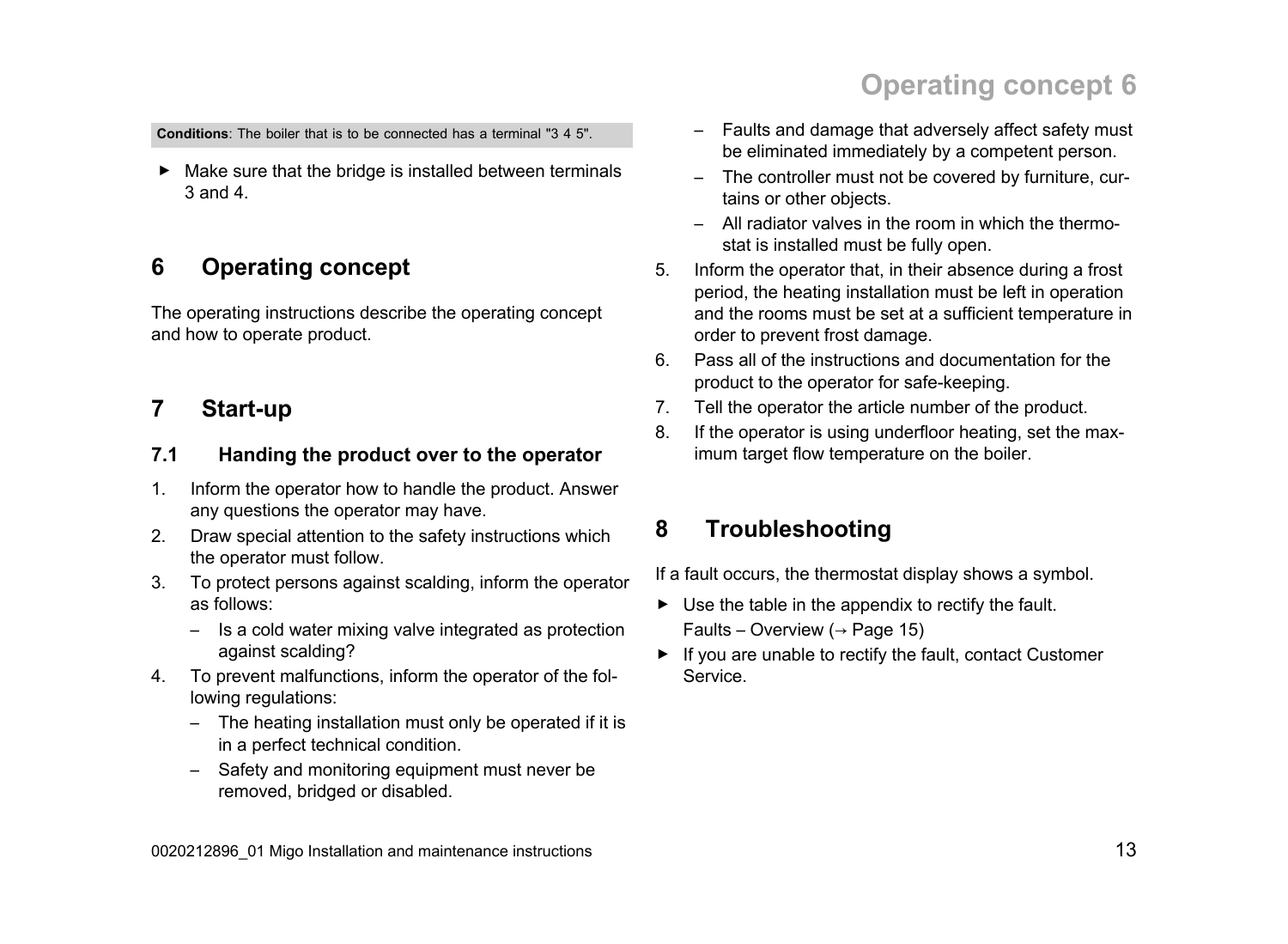### **9 Maintenance**

#### **9 Maintenance**

#### **9.1 Procuring spare parts**

The original components of the product were also certified as part of the declaration of conformity. If you do not use certified Glow-worm original spare parts for maintenance or repair work, this voids the conformity of the product. We therefore strongly recommend that you install Glow-worm original spare parts. Information about available Glow-worm original spare parts is available by contacting the contact address provided on the reverse of this document.

 $\blacktriangleright$  If you require spare parts for maintenance or repair work, use only Glow-worm original spare parts.

### **10 Recycling and disposal**

#### **Disposing of the packaging**

- ▶ Dispose of the packaging correctly.
- ▶ Observe all relevant regulations.

### **11 Customer service**

For contact details for our customer service department, you can write to the address that is provided on the back page, or you can visit www.glow-worm.co.uk.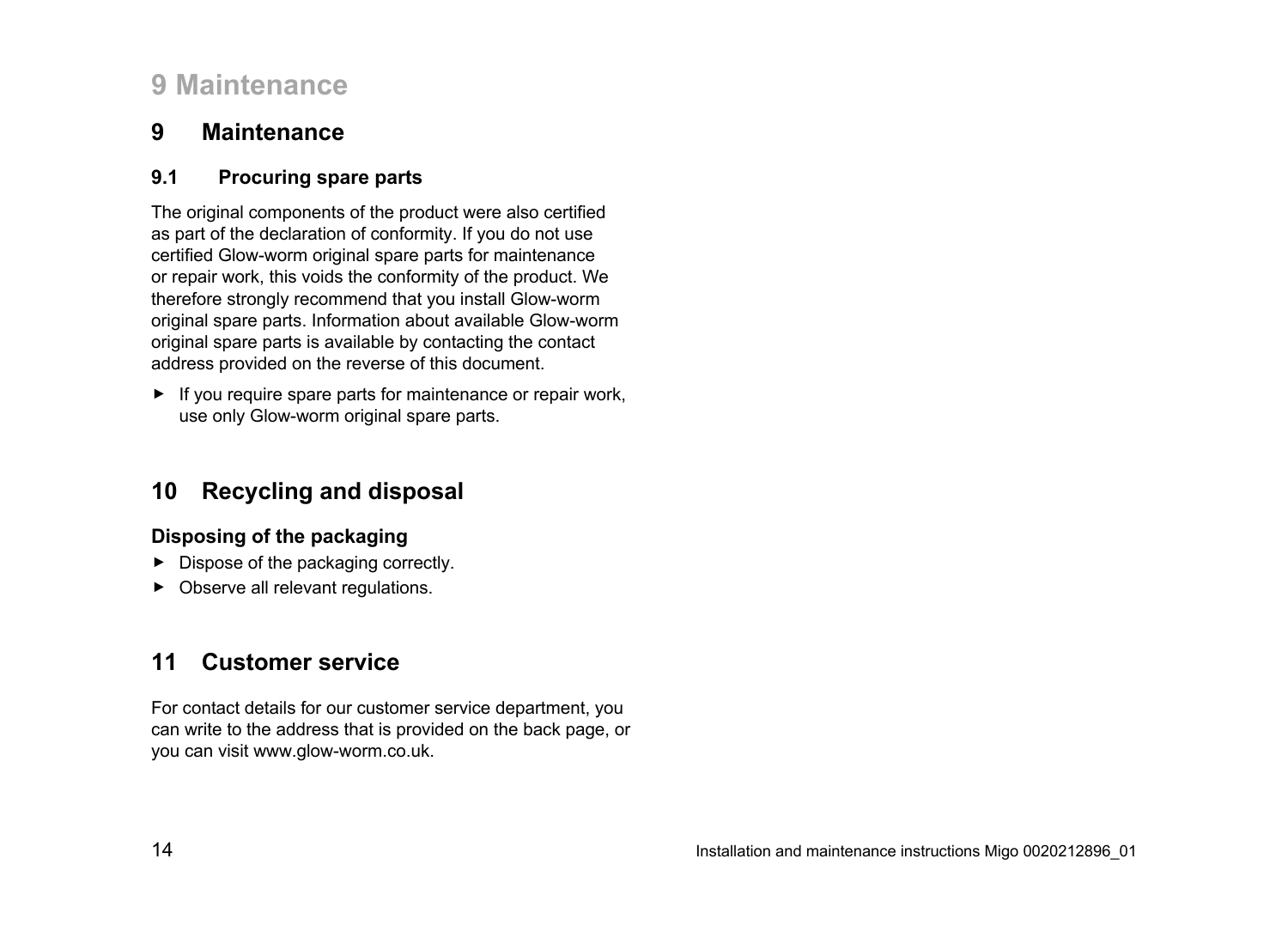### **A Faults** – **Overview**

| Symbol    | <b>Meaning</b>                           | Remedy                                                                    |
|-----------|------------------------------------------|---------------------------------------------------------------------------|
|           | Batteries almost flat.                   | Replace the batteries in the thermostat.                                  |
|           | Batteries flat.                          | Replace the batteries in the thermostat.                                  |
| $\boxdot$ | No connection to the communication unit. | Reduce the distance between the thermostat and the communication<br>unit. |

### **B Technical data**

#### **B.1 Technical data** – **Thermostat**

| <b>Power supply</b>                                                       | 3 x 1.5 V (AAA) |
|---------------------------------------------------------------------------|-----------------|
| <b>Battery life</b>                                                       | Approx. 2 years |
| Level of protection                                                       | <b>IP20</b>     |
| <b>Protection class</b>                                                   | Ш               |
| Degree of contamination                                                   | Ш               |
| <b>Ambient temperature</b>                                                | ≤ 50 °C         |
| Adjustable temperature<br>range                                           | $7 \dots 30$ °C |
| <b>Transmission frequency</b><br>for thermostat - commu-<br>nication unit | 868 MHz         |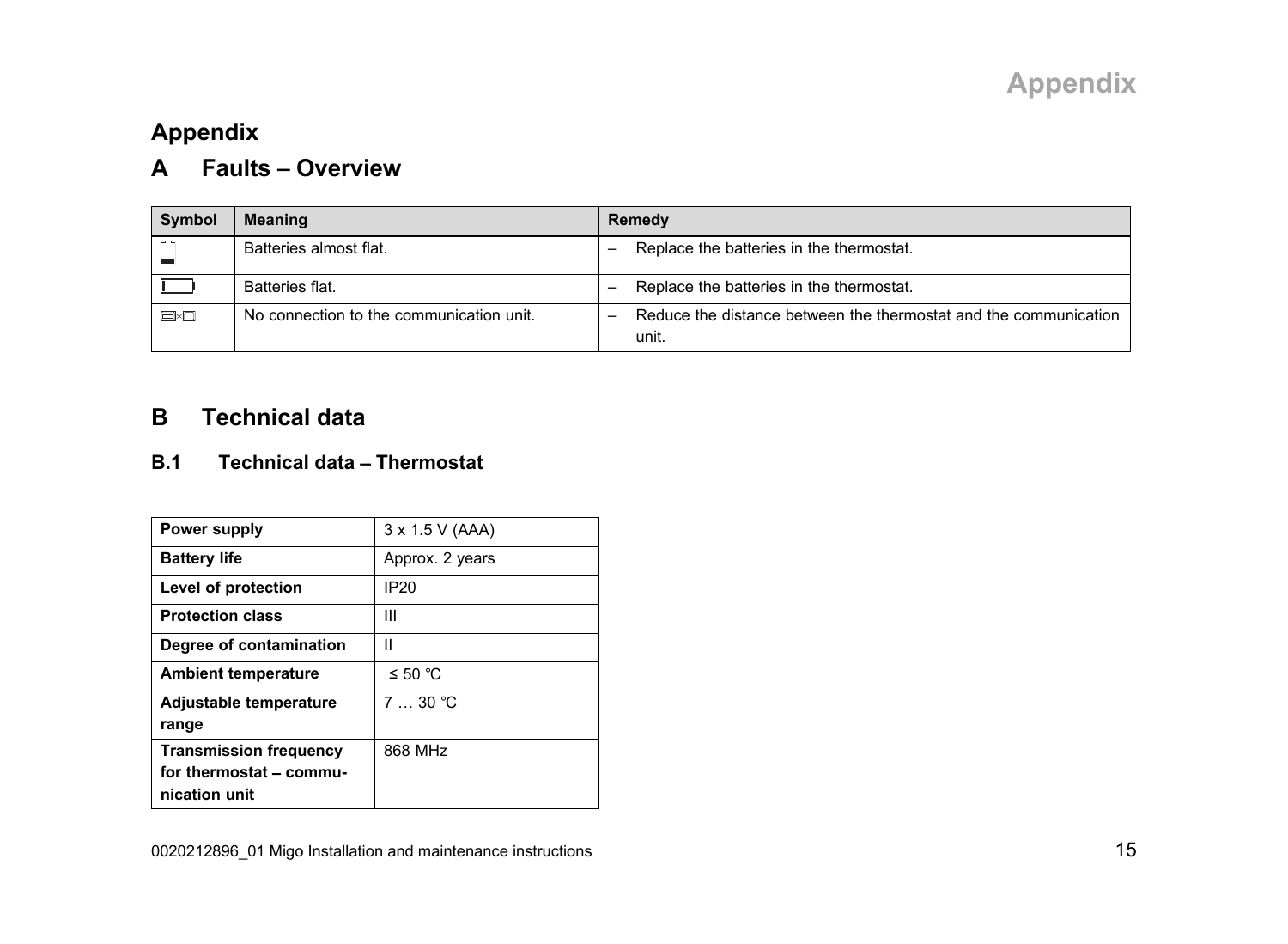| 868 MHz, transmission      | $+10$ dBm        |
|----------------------------|------------------|
| power                      |                  |
| 868 MHz, receiver category | 2                |
| 868 MHz, relative activa-  | $< 0.1\%$        |
| tion duration              |                  |
| Maximum range, outdoors    | 100 <sub>m</sub> |
| Maximum range, indoors     | $\approx$ 25 m   |
| Height                     | 83 mm            |
| Width                      | 105 mm           |
| <b>Depth</b>               | 26 mm            |

#### **B.2 Technical data** – **Communication unit**

| Power supply                                  | $100240$ V  |
|-----------------------------------------------|-------------|
| Frequency                                     | 50/60 Hz    |
| <b>Current consumption</b>                    | $<$ 2 W     |
| Level of protection                           | <b>IP20</b> |
| Protection class of the<br>communication unit | Ш           |
| Protection class of the<br>power supply       | н           |
| Degree of contamination                       | н           |
| <b>Ambient temperature</b>                    | ≤ 50 °C     |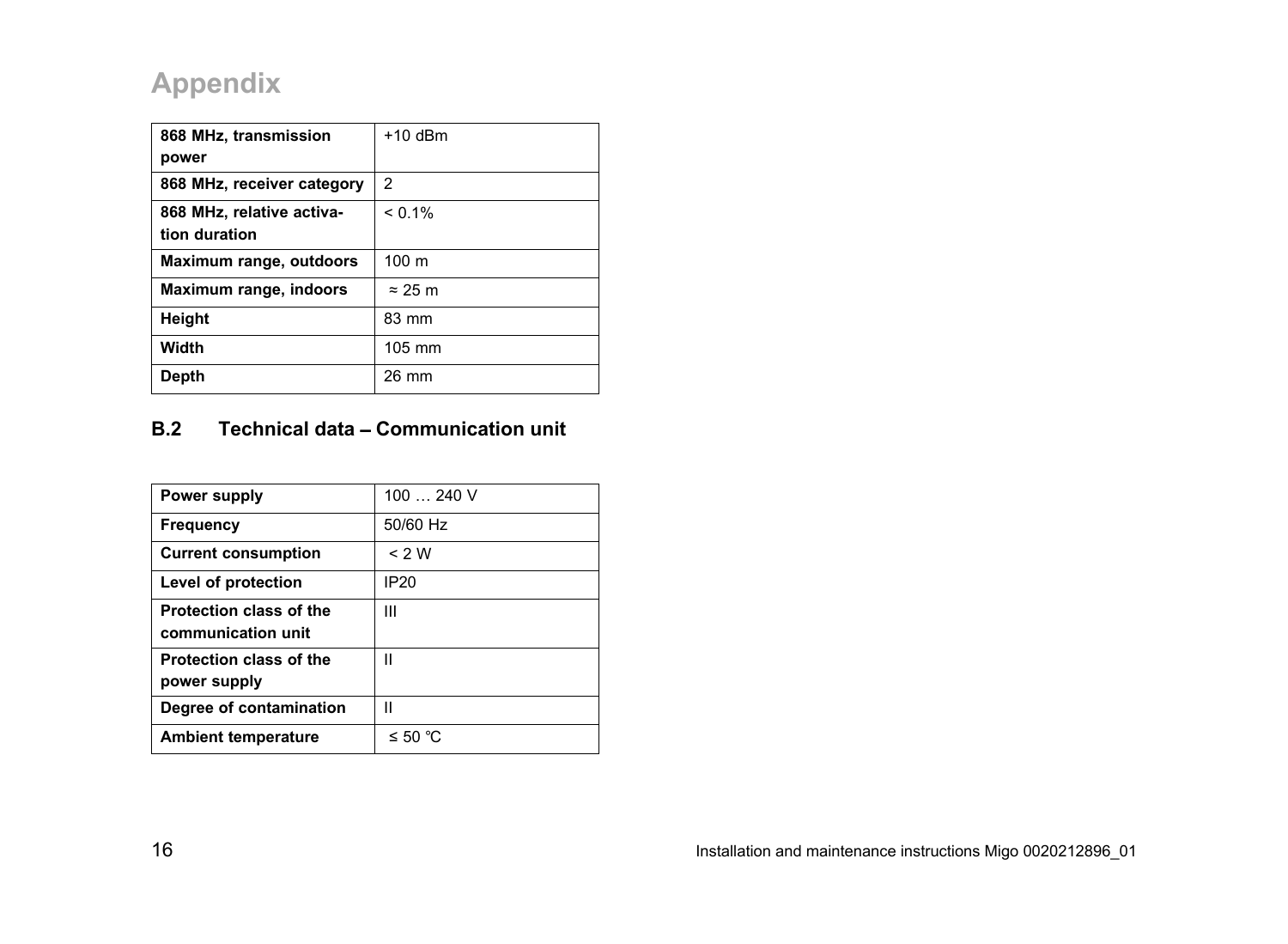| <b>Transmission frequency</b>   | 868 MHz                |
|---------------------------------|------------------------|
| for thermostat - commu-         |                        |
| nication unit                   |                        |
|                                 |                        |
| 868 MHz, transmission           | $+10$ dBm              |
| power                           |                        |
| 868 MHz, receiver category      | $\overline{c}$         |
| 868 MHz, relative activa-       | $< 0.1\%$              |
| tion duration                   |                        |
| <b>WLAN, type</b>               | 802.11 b/g/n (2.4 GHz) |
| <b>WLAN, transmission power</b> | $<$ +16 dBm            |
| WLAN, supported network         | WEP, WPA, WPA2         |
| encryption                      |                        |
| <b>Bluetooth, type</b>          | 21                     |
| <b>Bluetooth, transmission</b>  | $+10$ dBm              |
| power                           |                        |
| Height                          | 84 mm                  |
| Width                           | 83 mm                  |
| Depth                           | $25 \text{ mm}$        |

#### **B.3 Product data in accordance with EU Ordinance no. 811/2013, 812/2013**

| Brand name                                                          | Glow-worm |
|---------------------------------------------------------------------|-----------|
| Model                                                               | Migo      |
| Temperature control class                                           | VI        |
| Contribution to the seasonal room-heat-<br>ing energy efficiency ns | 4.0 %     |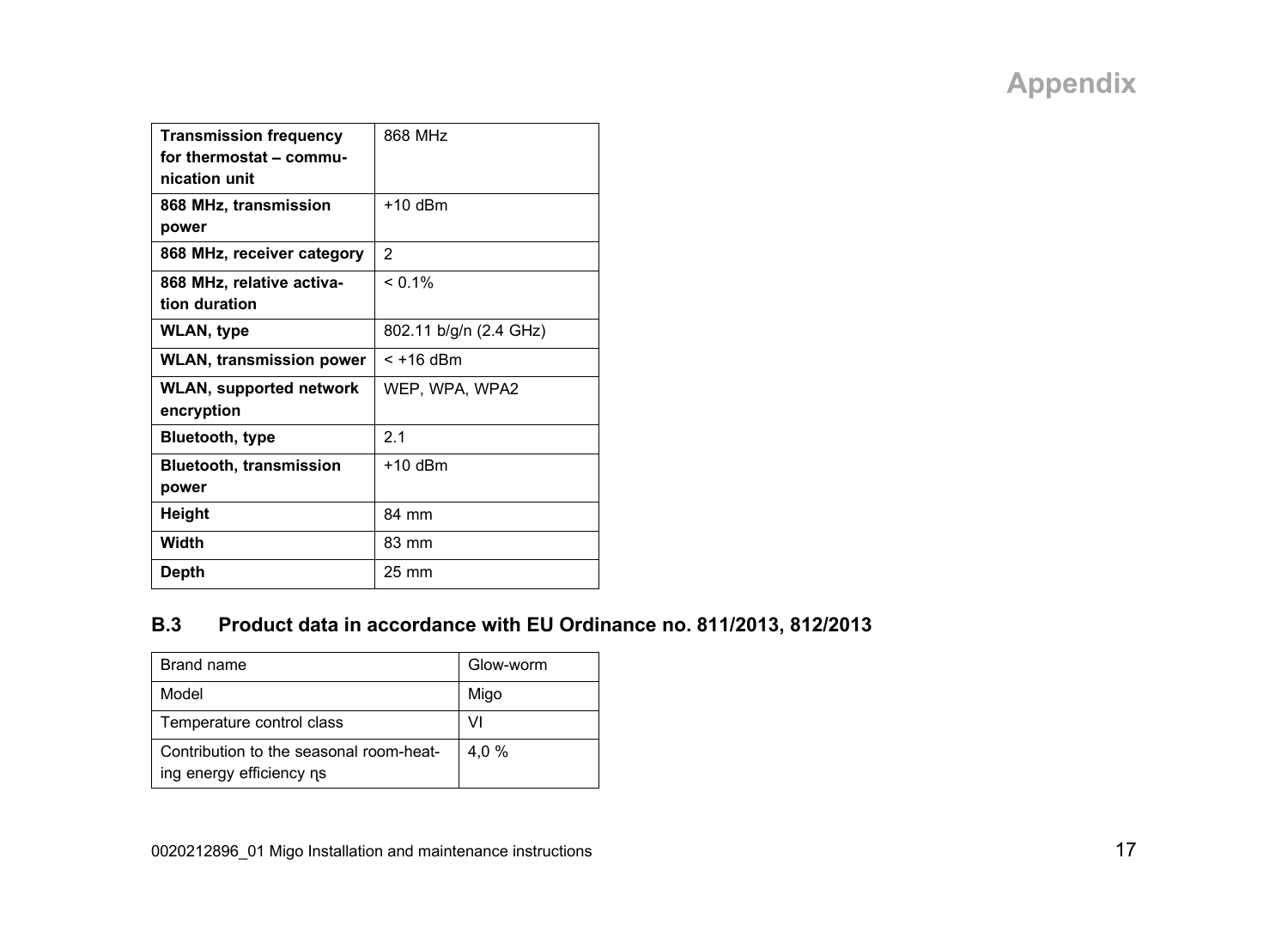All data contained in the product information has been calculated using the specifications from the European directives. Variations from product information listed at another location may be the result of different test conditions. Only the data contained in this product information is definitive and valid.

#### **B.4 App**



#### **Note**

The app is available as a free download (see operating instructions).

Several devices that have an Internet connection can be used to access it.

Compatible with:

- At least iOS 8
- At least Android 4.0

### **C Legal note**

"Made for iPod", "Made for iPhone" and "Made for iPad" mean that an electronic accessory has been designed that was developed especially for the relevant connection to an iPod, iPhone or iPad, and for which the developer has certified that it complies with Apple's performance standards. Apple shall not be liable for the operation of this device or its compliance with the safety standards and regulations. Note that using this accessory with an iPhone may impair the radio performance.